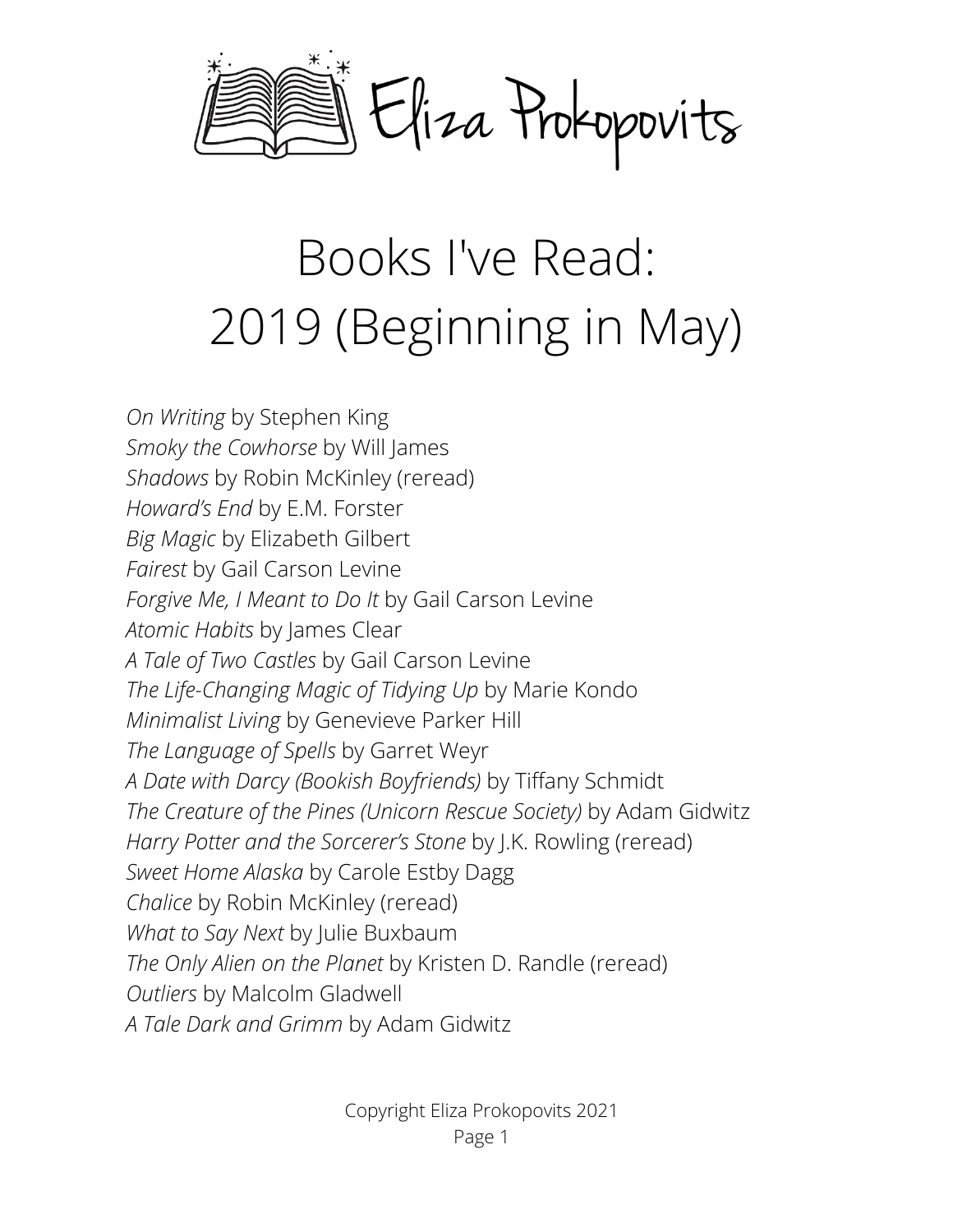Eliza Prokopovits

*Ink, Iron, and Glass* by Gwendolyn Clare *Ogre Enchanted* by Gail Carson Levine *The Bookish Life of Nina Hill* by Abbi Waxman *Harry Potter and the Prisoner of Azkaban* by J.K. Rowling (reread) *The Chupacabras of the Rio Grande (Unicorn Rescue Society)* by Adam Gidwitz and David Bowles *Shadows: the Books of Elsewhere* by Jacqueline West *The Trumpeter of Krakow* by Eric P. Kelly

Books I didn't finish:

*Harry Potter and the Chamber of Secrets* by J.K. Rowling (reread) *Beauty* by Robin McKinley (reread)

*Stepsister* by Jennifer Donnelly (very well-written but too grim-dark for me) *Front Desk* by Kelly Lang (not in the mood for jerk bosses at the moment) *Girl, Wash Your Face* by Rachel Hollis (loved the voice and the chapter on writing, not in the mood for the rest)

*The Bookshop on the Shore* by Jenny Colgan (not impressed by the writing) *Gold* by Isaac Asimov (I read just the final third about writing) *Gay-Neck: the Story of a Pigeon* by Dhan Gopal Mukerji (writing is good, an interestingly different perspective on life in India, but too boring to get into as I predicted from the subtitle)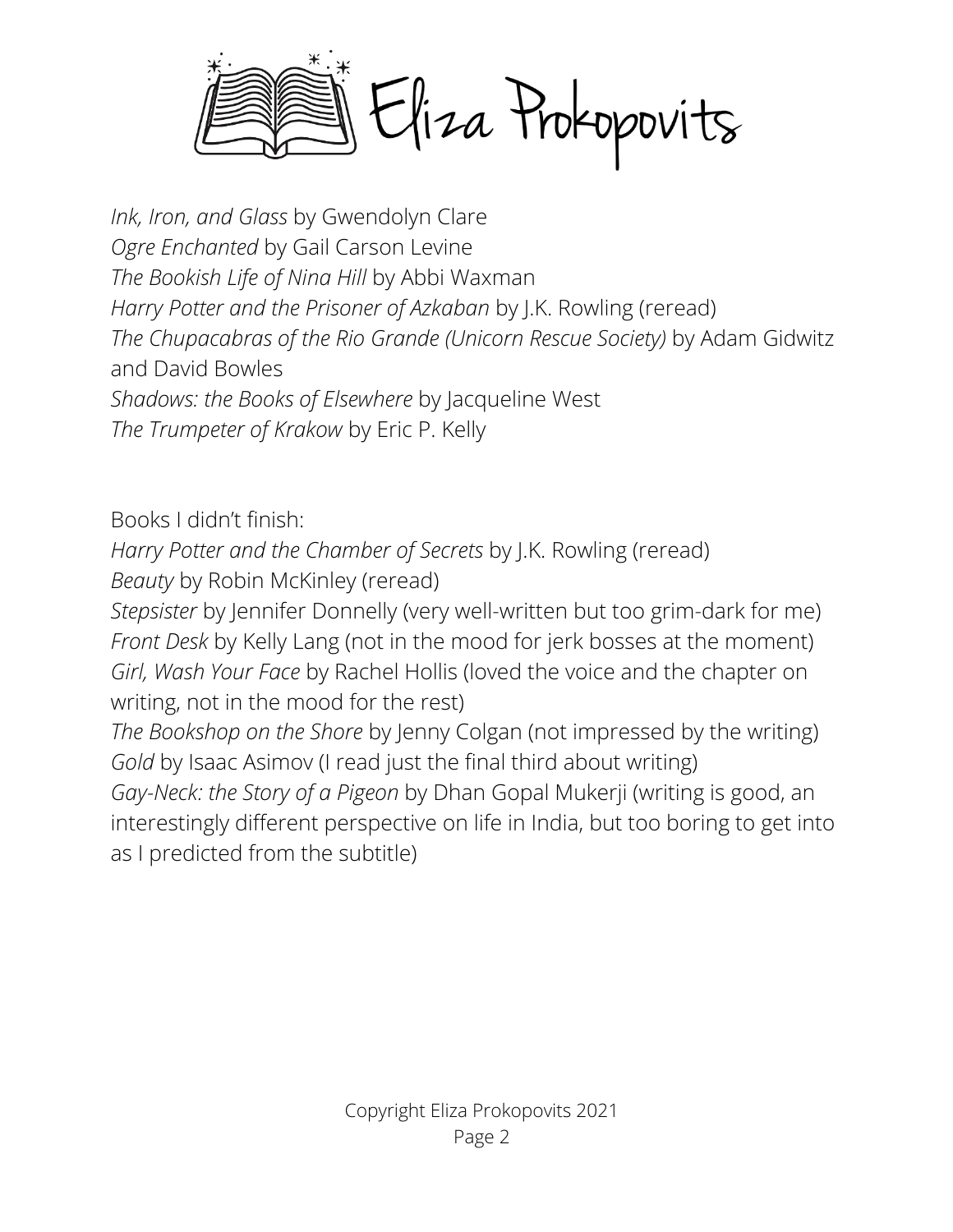

## Books I've Read: 2020

This year my boys (ages 6 and 4) began to read chapter books with me, so those are marked as read alouds. (*Matilda* and *Charlie and the Chocolate Factory* were my 6-year-old's favorites.)

*30-Day Money Cleanse* by Ashley Feinstein Gerstley *Rebel of the Sands* by Alwyn Hamilton *Whiskey in a Teacup* by Reese Witherspoon *Life in a Medieval Castle* by Joseph and Frances Gies *Cheshire Crossing* by Andy Weir *Jo's Boys* by Louisa May Alcott *Letters from Father Christmas* by JRR Tolkien *The Girl Who Circumnavigated Fairyland in a Ship of Her Own Making* by Catherynne M. Valente *New Kid* by Jerry Craft *Soulless* by Gail Carriger (adult) *The Practice of the Presence of God* by Brother Lawrence *Sorcery and Cecelia* by Patricia C. Wrede and Caroline Stevermer (reread) *Book of Enchantments* by Patricia C. Wrede (reread) *Why Not Me?* by Mindy Kaling *Fellowship of the Ring* by J.R.R. Tolkien (reread) *The Sun is Also a Star* by Nicola Yoon *The Spiderwick Chronicles (The Field Guide/The Seeing Stone)* by Holly Black and Tony DiTerliz *A*pyright Eliza Prokopovits 2021 *Spinning Silver* by Naomi Novik *The Hero and the Crown* by Robin McKinley Page 3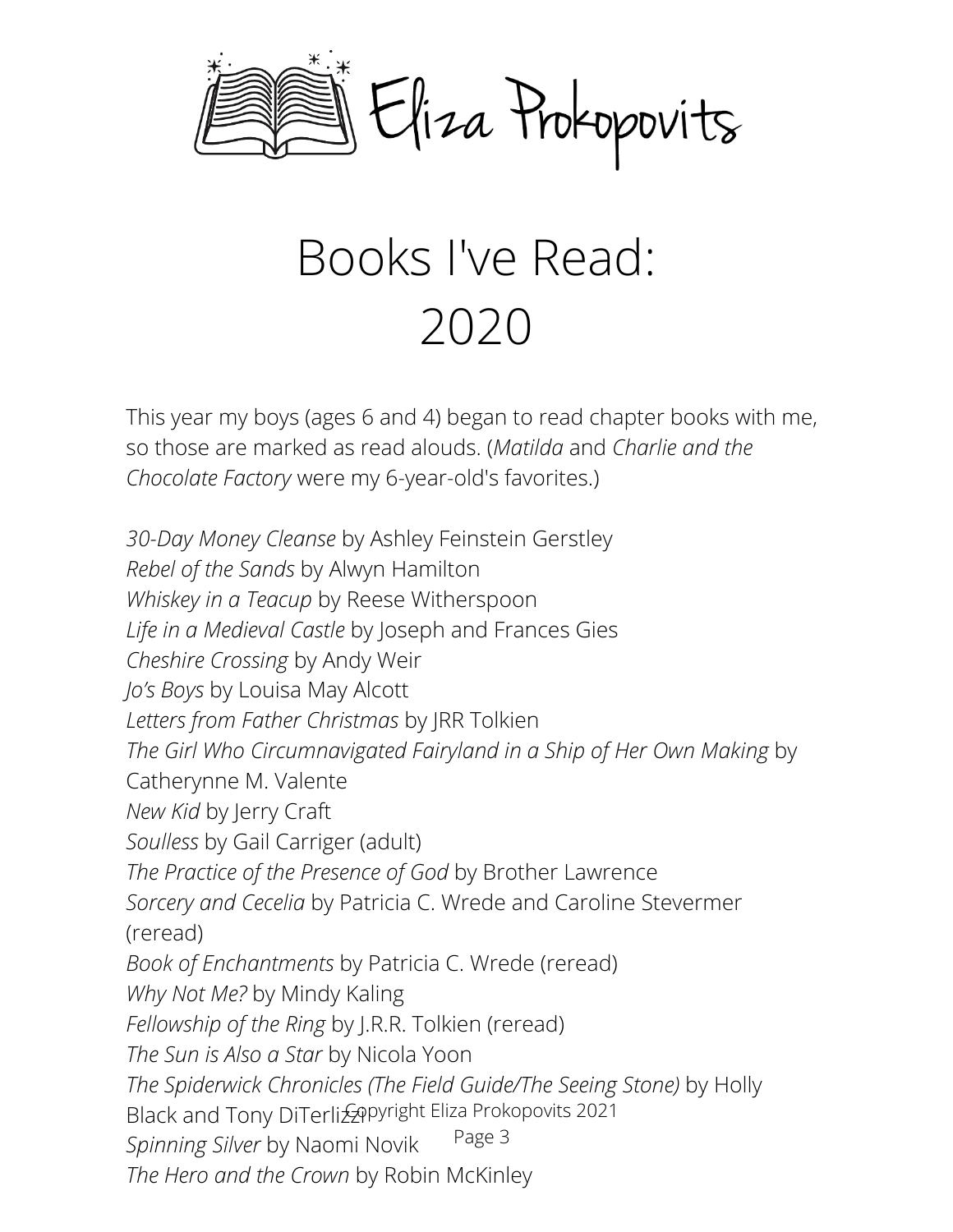Eliza Prokopovits

*The Ickabog* by J.K. Rowling *The Giver* by Lois Lowry *The Wind in the Willows* by Kenneth Grahame (read aloud with boys) *The BFG* by Roald Dahl (read aloud with boys) *Harry Potter and the Goblet of Fire* by J.K. Rowling (reread) *How to Find Love in a Bookshop* by Veronica Henry *Charlie and the Chocolate Factory* by Roald Dahl (read aloud with boys) *Little House in the Big Woods* by Laura Ingalls Wilder *James and the Giant Peach* by Roald Dahl (audiobook with the boys) *Mrs. Frisby and the Rats of Nimh* by Robert C. O'Brien *Awaken* by Skye Malone *The Birchbark House* by Louise Erdrich *No Idle Hands: the Social History of American Knitting* by Anne L. Macdonald *Walk Two Moons* by Sharon Creech *The Tale of Despereaux* by Kate DiCamillo *Matilda* by Roald Dahl (read aloud with the boys) *Harry Potter and the Order of the Phoenix* by J.K. Rowling (reread) *The Lion, the Witch, and the Wardrobe* by C.S. Lewis (read aloud with the boys) *Harry Potter and the Half-Blood Prince* by J.K. Rowling (reread) *Prince Caspian* by C.S. Lewis (read aloud with the boys) *Harry Potter and the Deathly Hallows* by J.K. Rowling (reread) *Amulet: the Stonekeeper* by Kazu Kibuishi *The Belles* by Dhonielle Clayton *The Party* by Mona Ingram\* *Island of the Blue Dolphins* by Scott O'Dell *Unexpected Gifts* by Elena Aitken\* *Piranesi* by Susanna Clarke